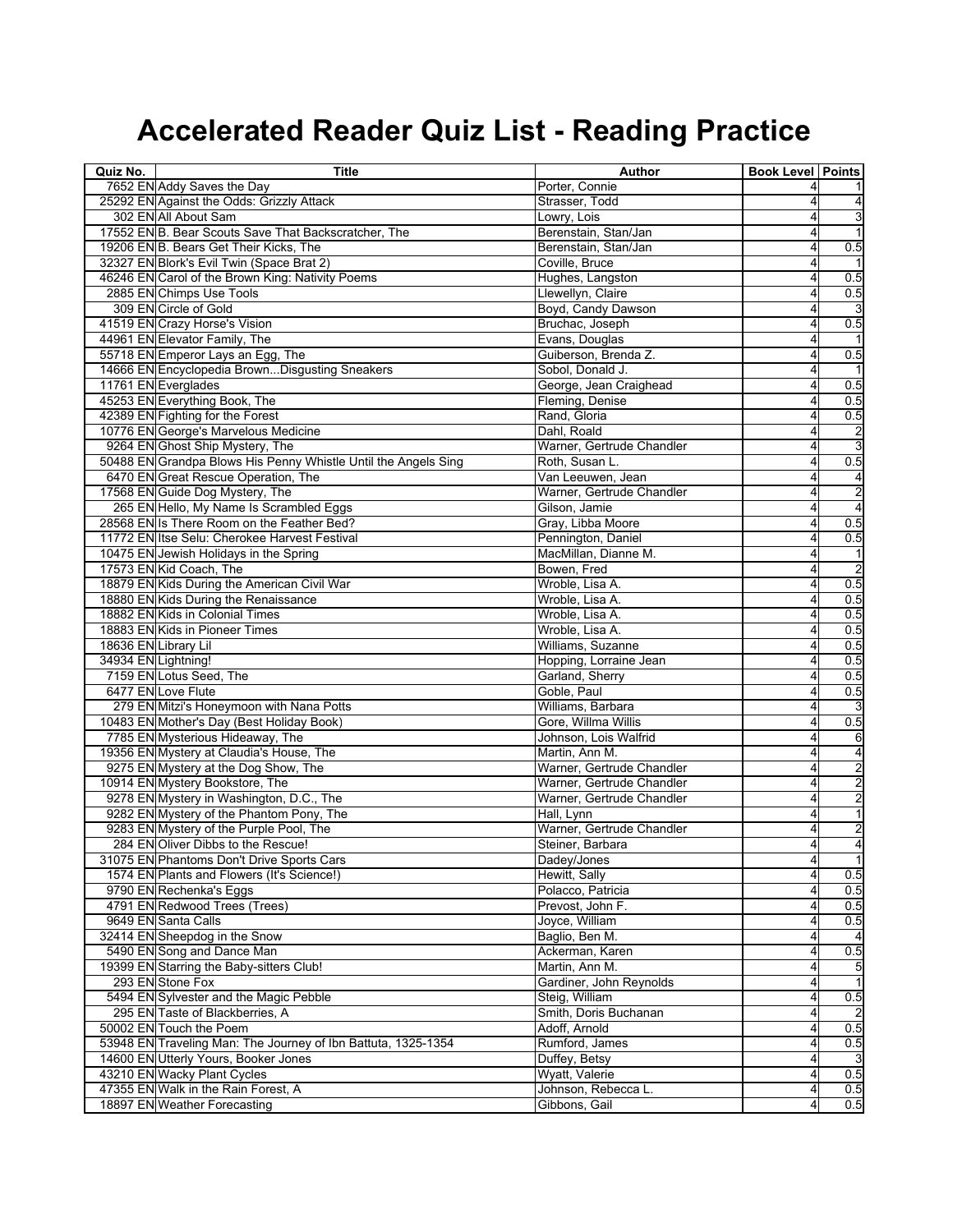| Quiz No.           | <b>Title</b>                                             | Author                     | <b>Book Level Points</b> |                     |
|--------------------|----------------------------------------------------------|----------------------------|--------------------------|---------------------|
|                    | 24585 EN West Along the Wagon Road, 1852                 | Lawlor, Laurie             |                          |                     |
|                    | 16931 EN Why I Quit the Baby-Sitter's Club               | Haynes, Betsy              |                          | 2                   |
|                    | 32328 EN Wrath of Squat (Space Brat 3), The              | Coville, Bruce             |                          | $\overline{1}$      |
|                    | 7550 EN Zippity Zoom (Original Text)                     | Cosgrove, Stephen          |                          | 0.5                 |
|                    | 45400 EN Abe Lincoln Remembers                           | Turner, Ann                | 4.1                      | 0.5                 |
|                    | 1572 EN All Kinds of Animals (It's Science!)             | Hewitt, Sally              | 4.1                      | 0.5                 |
|                    | 6451 EN Aunt Harriet's Underground Railroad in the Sky   | Ringgold, Faith            | 4.1                      | 0.5                 |
|                    | 17554 EN B. Bears and the Bermuda Triangle, The          | Berenstain, Stan/Jan       | 4.1                      |                     |
| 34962 EN Bats      |                                                          | Gibbons, Gail              | 4.1                      | 0.5                 |
|                    | 252 EN Bears' House, The                                 | Sachs, Marilyn             | 4.1                      |                     |
|                    | 5459 EN Blueberries for Sal                              | McCloskey, Robert          | 4.1                      | 0.5                 |
|                    | 48069 EN Bo and Mzzz Mad                                 | Fleischman, Sid            | 4.1                      |                     |
|                    | 9472 EN Boy Who Swallowed Snakes, The                    | Yep. Laurence              | 4.1                      | 0.5                 |
|                    | 9258 EN Canoe Trip Mystery, The                          | Warner, Gertrude Chandler  | 4.1                      |                     |
|                    | 47220 EN Children of the Civil War                       | Ransom, Candice F.         | 4.1                      | 0.5                 |
|                    | 257 EN Christina's Ghost                                 | Wright, Betty Ren          | 4.1                      |                     |
|                    | 65705 EN Creation, The                                   | Johnson, James Weldon      | 4.1                      | 0.5                 |
|                    | 32413 EN Cub in the Cupboard                             | Baglio, Ben M.             | 4.1                      | 4                   |
|                    | 64456 EN Earthquakes                                     | Prager, Ellen J.           | 4.1                      | 0.5                 |
|                    | 5415 EN Encyclopedia Brown Boy Detective                 | Sobol, Donald J.           | 4.1                      |                     |
|                    | 1576 EN Flowering Plants (Step-by-Step)                  | Oxlade, Chris              | 4.1                      | 0.5                 |
|                    | 315 EN Friendship, The                                   | Taylor, Mildred D.         | 4.1                      |                     |
|                    | 1571 EN Full of Energy (It's Science!)                   | Hewitt, Sally              | 4.1                      | 0.5                 |
|                    | 17567 EN Golden Glove, The                               | Bowen, Fred                | 4.1                      |                     |
|                    | 1573 EN Hearing Sounds (It's Science!)                   | Hewitt, Sally              | 4.1                      | 0.5                 |
|                    | 32415 EN Hedgehogs in the Hall                           | Baglio, Ben M.             | 4.1                      |                     |
|                    | 64967 EN Honeybees                                       | Heiligman, Deborah         | 4.1                      | 0.5                 |
|                    | 16219 EN How a Plant Grows (Crabapples)                  | Kalman, Bobbie             | 4.1                      | 0.5                 |
|                    | 11769 EN How Mountains Are Made                          | Zoehfeld, Kathleen Weidner | 4.1                      | 0.5                 |
|                    | 28883 EN Hunt for Food (Life's Cycles), The              | Ganeri, Anita              | 4.1                      | 0.5                 |
|                    | 17321 EN If You Made a Million                           | Schwartz, David M.         | 4.1                      | 0.5                 |
|                    | 272 EN Jelly Belly                                       | Smith, Robert Kimmel       | 4.1                      | $\overline{4}$      |
|                    | 11773 EN Kirby Puckett: Be the Best You Can Be           | Puckett/Brown              | 4.1                      | 0.5                 |
|                    | 7186 EN Korean Cinderella, The                           | Climo, Shirley             | 4.1                      | 0.5                 |
|                    | 58926 EN Ladybugs: Red, Fiery, and Bright                | Posada, Mia                | 4.1                      | 0.5                 |
|                    | 7525 EN Leo the Lop: Tail Three (Original Text)          | Cosgrove, Stephen          | 4.1                      | 0.5                 |
|                    | 57476 EN Life Cycles (Cycles)                            | Ross, Michael Elsohn       | 4.1                      | 0.5                 |
|                    | 1570 EN Machines We Use (It's Science!)                  | Hewitt, Sally              | 4.1                      | 0.5                 |
|                    | 19353 EN Mallory and the Ghost Cat                       | Martin, Ann M.             | 4.1                      | 5                   |
|                    | 7771 EN Mandie and the Hidden Treasure                   | Leppard, Lois Gladys       | 4.1                      | 5                   |
|                    | 9272 EN Meg Mackintosh Mystery at Camp Creepy            | Landon, Lucinda            | 4.1                      | 1                   |
|                    | 6481 EN Mountain Miracle                                 | Tedrow, T.L.               | 4.1                      | 8                   |
|                    | 329 EN My Brother Stevie                                 | Clymer, Eleanor            | 4.1                      | 3                   |
|                    | 9280 EN Mystery of the Lost Village, The                 | Warner, Gertrude Chandler  | 4.1                      | 2                   |
|                    | 7536 EN Napoleon's Rainbow (Original Text)               | James, Robin               | 4.1                      | 0.5                 |
|                    | 11557 EN Night of the Gargoyles                          | <b>Bunting, Eve</b>        | 4.1                      | 0.5                 |
|                    | 58387 EN One Tiny Turtle                                 | Davies, Nicola             | 4.1                      | 0.5                 |
|                    | 30301 EN Our Ocean Home                                  | Nelson, Robert Lyn         | 4.1                      | 0.5                 |
|                    | 9292 EN Pizza Mystery, The                               | Warner, Gertrude Chandler  | 4.1                      | 3                   |
| 41449 EN Raft, The |                                                          | LaMarche, Jim              | 4.1                      | 0.5                 |
|                    | 5537 EN Relatives Came, The                              | Rylant, Cynthia            | 4.1                      | 0.5                 |
|                    | 288 EN Remembering Box, The                              | Clifford. Eth              | 4.1                      |                     |
|                    | 34846 EN Santa Cows                                      | Edens, Cooper              | 4.1                      | 0.5                 |
|                    | 20501 EN Seasons (A True Book)                           | Sipiera, Paul/Diane        | 4.1                      | 0.5                 |
|                    | 52625 EN Secret School, The                              | Avi                        | 4.1                      | 3                   |
|                    | 342 EN Skinnybones                                       | Park, Barbara              | 4.1                      | 3                   |
|                    | 2859 EN Snowflakes Can Fall in Summer                    | Taylor, Helen              | 4.1                      | 0.5                 |
|                    | 31072 EN Spider Kane and the Mystery Under the May-Apple | Osborne, Mary Pope         | 4.1                      |                     |
| 57985 EN Sun       |                                                          | Tomecek, Stephen M.        | 4.1                      | 0.5                 |
|                    | 20699 EN Team That Couldn't Lose, The                    | Christopher, Matt          | 4.1                      |                     |
|                    | 347 EN Teddy Bear's Scrapbook                            | Howe, Deborah/James        | 4.1                      | $\overline{c}$<br>1 |
|                    |                                                          |                            |                          |                     |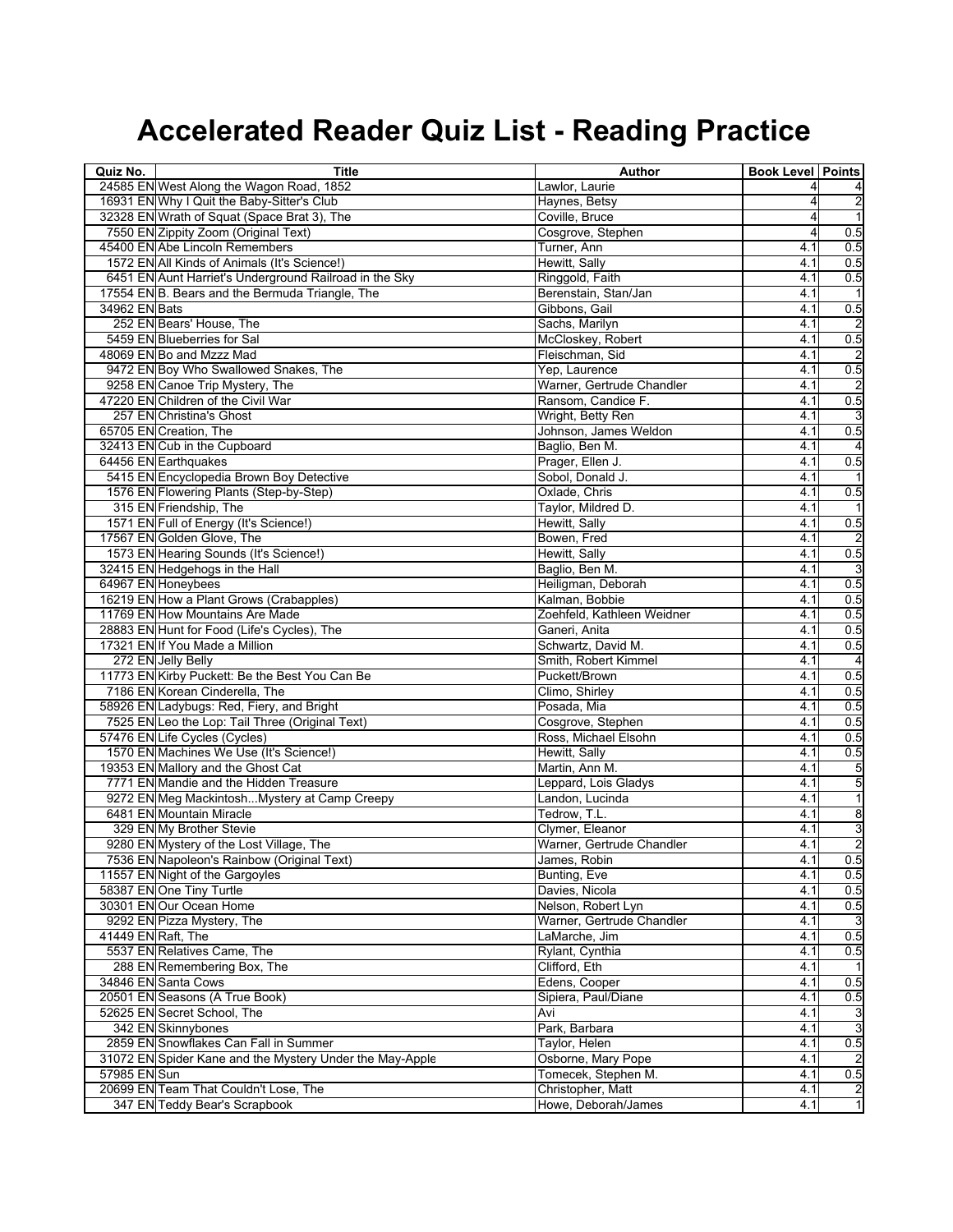| Quiz No.           | <b>Title</b>                                                 | Author                    | <b>Book Level Points</b> |                         |
|--------------------|--------------------------------------------------------------|---------------------------|--------------------------|-------------------------|
|                    | 10492 EN Tet: Vietnamese New Year                            | MacMillan, Dianne M.      | 4.1                      | 0.5                     |
|                    | 27677 EN Thank You, Mr. Falker                               | Polacco, Patricia         | 4.1                      | 0.5                     |
|                    | 48343 EN Through the Lock                                    | Hurst, Carol Otis         | 4.1                      | 5                       |
|                    | 17598 EN Trapped Beyond the Magic Attic                      | Sinykin, Sheri Cooper     | 4.1                      | $\overline{\mathbf{1}}$ |
|                    | 16928 EN Treasure of El Patron, The                          | Paulsen, Gary             | 4.1                      | $\mathbf{1}$            |
|                    | 47351 EN Walk in the Boreal Forest, A                        | Johnson, Rebecca L.       | 4.1                      | 0.5                     |
|                    | 47352 EN Walk in the Deciduous Forest, A                     | Johnson, Rebecca L.       | 4.1                      | 0.5                     |
|                    | 47353 EN Walk in the Desert, A                               | Johnson, Rebecca L.       | 4.1                      | 0.5                     |
|                    | 17346 EN What's Faster Than a Speeding Cheetah?              | Wells, Robert E.          | 4.1                      | 0.5                     |
|                    | 46583 EN When Night Comes                                    | Hirschi, Ron              | 4.1                      | 0.5                     |
|                    | 53446 EN Amber Was Brave, Essie Was Smart                    | Williams, Vera B.         | 4.2                      | 0.5                     |
|                    | 5001 EN Anastasia, Ask Your Analyst                          | Lowry, Lois               | 4.2                      | 3                       |
|                    | 11753 EN Arctic Summer                                       | Matthews, Downs           | 4.2                      | 0.5                     |
|                    | 17555 EN B. Bears and the Ghost of the Auto Graveyard, The   | Berenstain, Stan/Jan      | 4.2                      | 1                       |
|                    | 10638 EN B. Bears and the Showdown at Chainsaw Gap, The      | Berenstain, Stan/Jan      | 4.2                      | $\mathbf{1}$            |
|                    | 9257 EN B. Bears at Camp Crush, The                          | Berenstain, Stan/Jan      | 4.2                      | $\mathbf{1}$            |
|                    | 17557 EN B. Bears at the Teen Rock Cafe, The                 | Berenstain, Stan/Jan      | 4.2                      | 2                       |
|                    | 10637 EN B. Bears in the Freaky Funhouse, The                | Berenstain, Stan/Jan      | 4.2                      | $\overline{1}$          |
|                    | 29532 EN Bandit's Moon                                       | Fleischman, Sid           | 4.2                      | 3                       |
|                    | 9253 EN Baseball's Greatest Pitchers                         | Kramer, S.A.              | 4.2                      | $\overline{1}$          |
|                    | 153 EN Be a Perfect Person in Just Three Days!               | Manes, Stephen            | 4.2                      | $\mathbf{1}$            |
|                    | 4241 EN Berries, Nuts, and Seeds                             | Burns, Diane L            | 4.2                      | $\mathbf{1}$            |
|                    | 19352 EN Beware, Dawn!                                       | Martin, Ann M.            | 4.2                      | 4                       |
|                    | 16937 EN Blue Sky, Butterfly                                 | Van Leeuwen, Jean         | 4.2                      | 3                       |
|                    | 254 EN Bunnicula                                             | Howe, Deborah/James       | 4.2                      | $\overline{c}$          |
|                    | 19395 EN California Girls!                                   | Martin, Ann M.            | 4.2                      | 5                       |
|                    | 11044 EN Case of the Black-Hooded Hangmans, The              | Erickson, John R.         | 4.2                      | 3                       |
|                    | 49537 EN Children of the Trail West                          | Littlefield, Holly        | 4.2                      | 0.5                     |
|                    | 10455 EN Chinese New Year (Best Holiday Book)                | MacMillan, Dianne M.      | 4.2                      | 0.5                     |
|                    | 10458 EN Christmas Knight, The                               | Curry, Jane Louise        | 4.2                      | 0.5                     |
|                    | 27488 EN Common Ground: The Water, Earth, and Air We Share   | Bang, Molly               | 4.2                      | 0.5                     |
| 44252 EN Crickwing |                                                              | Cannon, Janell            | 4.2                      | 0.5                     |
|                    | 18861 EN Day in the LifeDancer, A                            | Packard, Helen C.         | 4.2                      | 0.5                     |
|                    | 6459 EN Do Bananas Chew Gum?                                 | Gilson, Jamie             | 4.2                      | 5                       |
|                    | 7717 EN Encyclopedia Brown Keeps the Peace                   | Sobol, Donald J.          | 4.2                      | $\overline{\mathbf{1}}$ |
|                    | 7719 EN Encyclopedia Brown Solves Them All                   | Sobol, Donald J.          | 4.2                      | $\overline{\mathbf{1}}$ |
|                    | 263 EN Getting Something on Maggie Marmelstein               | Sharmat, Marjorie Weinman | 4.2                      | $\overline{\mathbf{c}}$ |
|                    | 48328 EN Girl of Kosovo                                      | Mead, Alice               | 4.2                      | 3                       |
|                    | 32412 EN Goat in the Garden                                  | Baglio, Ben M.            | 4.2                      | $\overline{\mathbf{r}}$ |
|                    | 1566 EN Growing Up (It's Science!)                           | Hewitt, Sally             | 4.2                      | 0.5                     |
|                    | 9514 EN Half a Moon and One Whole Star                       | Dragonwagon, Crescent     | 4.2                      | 0.5                     |
|                    | 267 EN Hot and Cold Summer, The                              | Hurwitz, Johanna          | 4.2                      | دى                      |
|                    | 40704 EN Hungry Plants                                       | Batten, Mary              | 4.2                      | 0.5                     |
|                    | 2967 EN Hurricanes (Read About)                              | Morgan, Sally             | 4.2                      | 0.5                     |
|                    | 47521 EN Journey, The                                        | Stewart, Sarah            | 4.2                      | 0.5                     |
|                    | 18878 EN Jungle Jack Hanna's Safari Adventure                | Hanna/Prebeg              | 4.2                      | 0.5                     |
|                    | 18881 EN Kids in Ancient Greece                              | Wroble, Lisa A.           | 4.2                      | 0.5                     |
|                    | 19354 EN Kristy and the Missing Child                        | Martin, Ann M.            | 4.2                      | 4                       |
|                    | 9595 EN Little House on Rocky Ridge                          | MacBride, Roger Lea       | 4.2                      | 8                       |
|                    | 7527 EN Little Mouse on the Prairie (Original Text)          | Cosgrove, Stephen         | 4.2                      | 0.5                     |
|                    | 16936 EN Looking for Juliette                                | Lisle, Janet Taylor       | 4.2                      | 3                       |
|                    | 47412 EN Love, Ruby Lavender                                 | Wiles, Deborah            | 4.2                      | $\overline{4}$          |
|                    | 52167 EN Magic School Bus Explores the World of Animals, The | Cole/White                | 4.2                      | 0.5                     |
|                    | 6372 EN Midnight Horse, The                                  | Fleischman, Sid           | 4.2                      | 1                       |
|                    | 278 EN Mishmash                                              | Cone, Molly               | 4.2                      | $\overline{c}$          |
|                    | 57597 EN Money Hungry                                        | Flake, Sharon G.          | 4.2                      | $\overline{4}$          |
|                    | 47417 EN Moonpie and Ivy                                     | O'Connor, Barbara         | 4.2                      | 4                       |
|                    | 281 EN My Friend the Vampire                                 | Sommer-Bodenburg, Angela  | 4.2                      | $\overline{\mathbf{r}}$ |
|                    | 9276 EN Mystery Horse, The                                   | Warner, Gertrude Chandler | 4.2                      | 3                       |
|                    | 10647 EN Mystery of Pony Hollow, The                         | Hall, Lynn                | 4.2                      | $\overline{1}$          |
|                    | 9279 EN Mystery of the Hidden Beach, The                     | Warner, Gertrude Chandler | 4.2                      | $\overline{2}$          |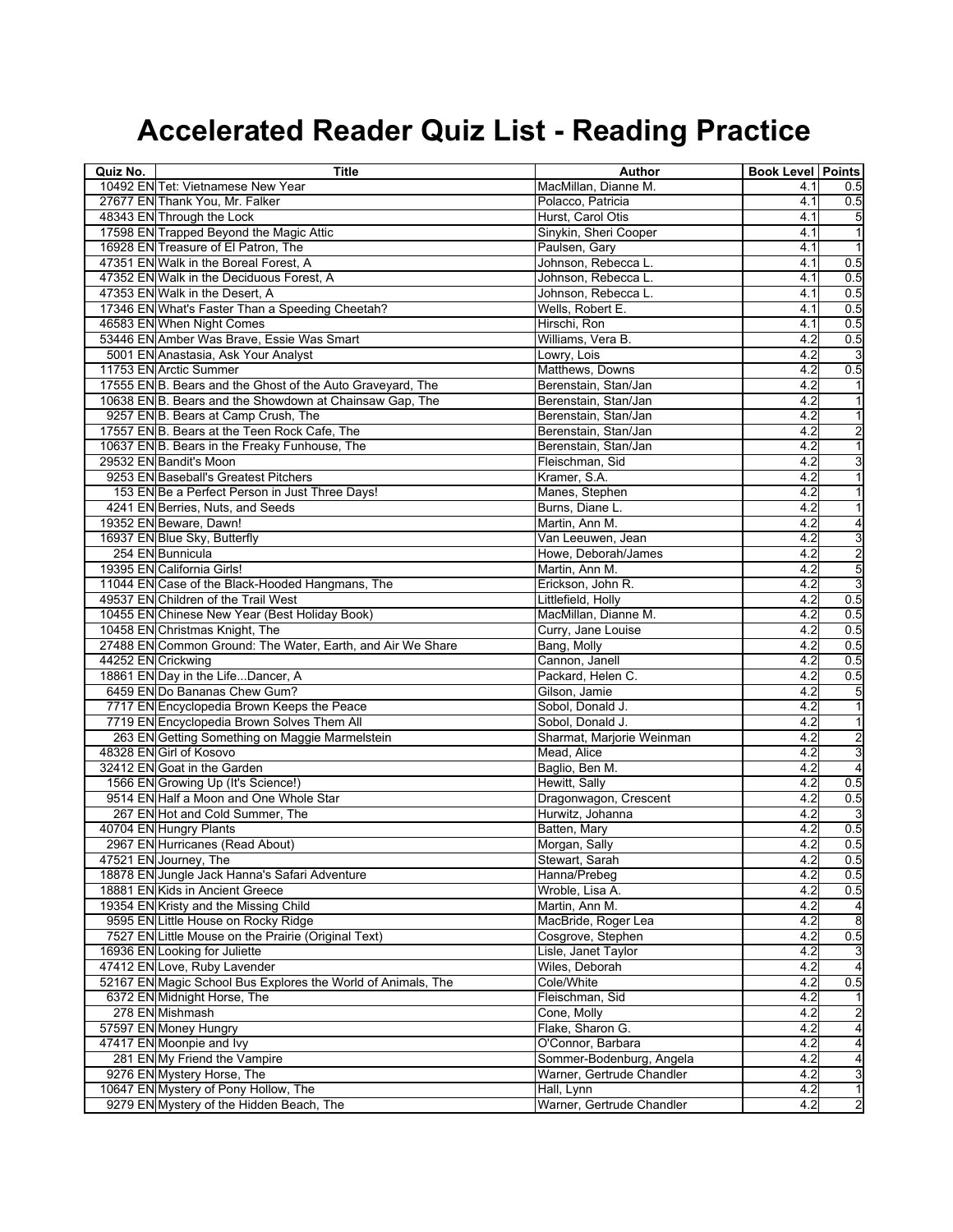| Quiz No.           | <b>Title</b>                                                                 | Author                                | <b>Book Level Points</b> |                         |
|--------------------|------------------------------------------------------------------------------|---------------------------------------|--------------------------|-------------------------|
|                    | 2126 EN Night Has Ears, The                                                  | Bryan, Ashley                         | 4.2                      | 0.5                     |
|                    | 282 EN Nighty-Nightmare                                                      | Howe, James                           | 4.2                      | $\overline{a}$          |
|                    | 17588 EN Playoff Dreams                                                      | Bowen, Fred                           | 4.2                      | $\overline{\mathbf{c}}$ |
|                    | 24862 EN Pursuing Amy                                                        | Kaye, Marilyn                         | 4.2                      | 4                       |
|                    | 16932 EN Queen of the Gargoyles, The                                         | Haynes, Betsy                         | 4.2                      | $\overline{2}$          |
|                    | 51294 EN Reasons for Seasons, The                                            | Gibbons, Gail                         | 4.2                      | 0.5                     |
|                    | 16942 EN Riding the Wind                                                     | Polikoff, Barbara Garland             | 4.2                      | $\overline{4}$          |
|                    | 55987 EN Salmon (Wildlife)                                                   | Hodge, Deborah                        | 4.2                      | 0.5                     |
|                    | 17338 EN Sam Johnson and the Blue Ribbon Quilt                               | Ernst, Lisa Campbell                  | 4.2                      | 0.5                     |
|                    | 9650 EN Sarah's Lion                                                         | Greaves, Margaret                     | 4.2                      | 0.5                     |
|                    | 1496 EN Science of Water, The                                                | Parker, Janice                        | 4.2                      | 0.5                     |
|                    | 52160 EN Shrinking Violet                                                    | Best, Cari                            | 4.2                      | 0.5                     |
|                    | 7895 EN Sparrow Hawk Red                                                     | Mikaelsen, Ben                        | 4.2                      | 6                       |
|                    | 19351 EN Stacey and the Missing Ring                                         | Martin, Ann M.                        | 4.2                      | $\overline{4}$          |
|                    | 2866 EN Sun Was the First Clock, The<br>14850 EN Thunder Cave                | Taylor, Helen<br>Smith, Roland        | 4.2<br>4.2               | 0.5<br>9                |
|                    | 47354 EN Walk in the Prairie, A                                              |                                       | 4.2                      |                         |
|                    | 454 EN Anastasia at Your Service                                             | Johnson, Rebecca L.<br>Lowry, Lois    | 4.3                      | 0.5                     |
|                    | 17553 EN B. Bears and Queenie's Crazy Crush, The                             | Berenstain, Stan/Jan                  | 4.3                      | 5<br>$\overline{1}$     |
|                    |                                                                              |                                       | 4.3                      | 0.5                     |
|                    | 5342 EN Baba Yaga<br>19388 EN Baby-sitters Beware                            | Arnold, Katya<br>Martin, Ann M.       | 4.3                      | 6                       |
|                    | 19392 EN Baby-sitters' Summer Vacation                                       | Martin, Ann M.                        | 4.3                      | 5                       |
|                    | 51837 EN Benno's Bear                                                        | Zucker, N.F.                          | 4.3                      | 8                       |
| 18856 EN Big Bugs  |                                                                              | Gribbin, Mary                         | 4.3                      | 0.5                     |
|                    | 307 EN Blossoms Meet the Vulture Lady, The                                   | Byars, Betsy                          | 4.3                      |                         |
|                    | 6454 EN Boy and the Ghost, The                                               | San Souci, Robert D.                  | 4.3                      | 0.5                     |
|                    | 6455 EN Cat That Was Left Behind, The                                        | Adler, C.S.                           | 4.3                      |                         |
|                    | 5212 EN Catwings                                                             | Le Guin, Ursula K.                    | 4.3                      | 0.5                     |
|                    | 25229 EN Cheat the Moon                                                      | Hermes, Patricia                      | 4.3                      | 5                       |
|                    | 49533 EN Children of the Dust Days                                           | Coombs, Karen Mueller                 | 4.3                      | 0.5                     |
|                    | 10640 EN Chocolate Sundae Mystery, The                                       | Warner, Gertrude Chandler             | 4.3                      | $\overline{\mathbf{c}}$ |
|                    | 8694 EN Coco Grimes                                                          | Stolz, Mary                           | 4.3                      | $\overline{c}$          |
| 45405 EN Cold Feet |                                                                              | DeFelice, Cynthia                     | 4.3                      | 0.5                     |
|                    | 10461 EN Columbus Day (Best Holiday Book)                                    | Fradin, Dennis B.                     | 4.3                      | 0.5                     |
|                    | 5346 EN Coyote Places the Stars                                              | Taylor, Harriet Peck                  | 4.3                      | 0.5                     |
|                    | 5916 EN Danger in Quicksand Swamp                                            | Wallace, Bill                         | 4.3                      | 5                       |
|                    | 258 EN Dollhouse Murders, The                                                | Wright, Betty Ren                     | 4.3                      | 5                       |
|                    | 5347 EN Dream Tree (Original Text), The                                      | Cosgrove, Stephen                     | 4.3                      | 0.5                     |
|                    | 8411 EN Earth Day                                                            | Lowery, Linda                         | 4.3                      | 0.5                     |
|                    | 40728 EN Extinct! Creatures of the Past                                      | Batten, Mary                          | 4.3                      | 0.5                     |
| 5349 EN Face-Off   |                                                                              | Christopher, Matt                     | 4.3                      |                         |
|                    | 5903 EN Family Pictures                                                      | Lomas Garza, Carmen                   | 4.3                      | 0.5                     |
|                    | 17564 EN Firehouse Mystery, The                                              | Warner, Gertrude Chandler             | 4.3                      |                         |
|                    | 34845 EN First Day, The                                                      | McHale, Gillian                       | 4.3                      | 0.5                     |
|                    | 7511 EN Flutterby (Original Text)                                            | Cosgrove, Stephen                     | 4.3                      | 0.5                     |
|                    | 10883 EN George Takes a Bow-Wow!                                             | Smith, Janice Lee                     | 4.3                      | $\overline{c}$          |
|                    | 10887 EN Ghost Fox, The                                                      | Yep, Laurence                         | 4.3                      | $\overline{1}$          |
|                    | 53934 EN Goin' Someplace Special                                             | McKissack, Patricia C.                | 4.3                      | 0.5                     |
| 52317 EN Golem     |                                                                              | Wisniewski, David                     | 4.3                      | 0.5                     |
|                    | 7184 EN Great Miracle Happened There, A                                      | Kuskin, Karla                         | 4.3                      | 0.5                     |
|                    | 24910 EN Greater Than Angels                                                 | Matas, Carol                          | 4.3                      | 5                       |
|                    | 48063 EN Hickory Chair, The                                                  | Fraustino, Lisa Rowe                  | 4.3                      | 0.5                     |
|                    | 32364 EN How to Survive Third Grade                                          | Lawlor, Laurie                        | 4.3                      |                         |
|                    | 44109 EN Hunter: A Chinese Folktale, The                                     | Casanova, Mary<br>Gore, Willma Willis | 4.3                      | 0.5                     |
|                    | 10473 EN Independence Day (Best Holiday Book)<br>16914 EN Indian School, The | Whelan, Gloria                        | 4.3<br>4.3               | 0.5                     |
|                    | 17323 EN Is a Blue Whale the Biggest Thing There Is?                         | Wells, Robert E                       | 4.3                      | 0.5                     |
|                    | 19358 EN Jessi and the Jewel Thieves                                         | Martin, Ann M.                        | 4.3                      |                         |
|                    | 10907 EN Just a Little Ham                                                   | Carris, Joan                          | 4.3                      | 4<br>$\overline{4}$     |
|                    | 19359 EN Kristy and the Haunted Mansion                                      | Martin, Ann M.                        | 4.3                      | $\overline{\mathbf{r}}$ |
|                    | 6474 EN Land of Promise                                                      | Tedrow, T.L.                          | 4.3                      | $\overline{7}$          |
|                    |                                                                              |                                       |                          |                         |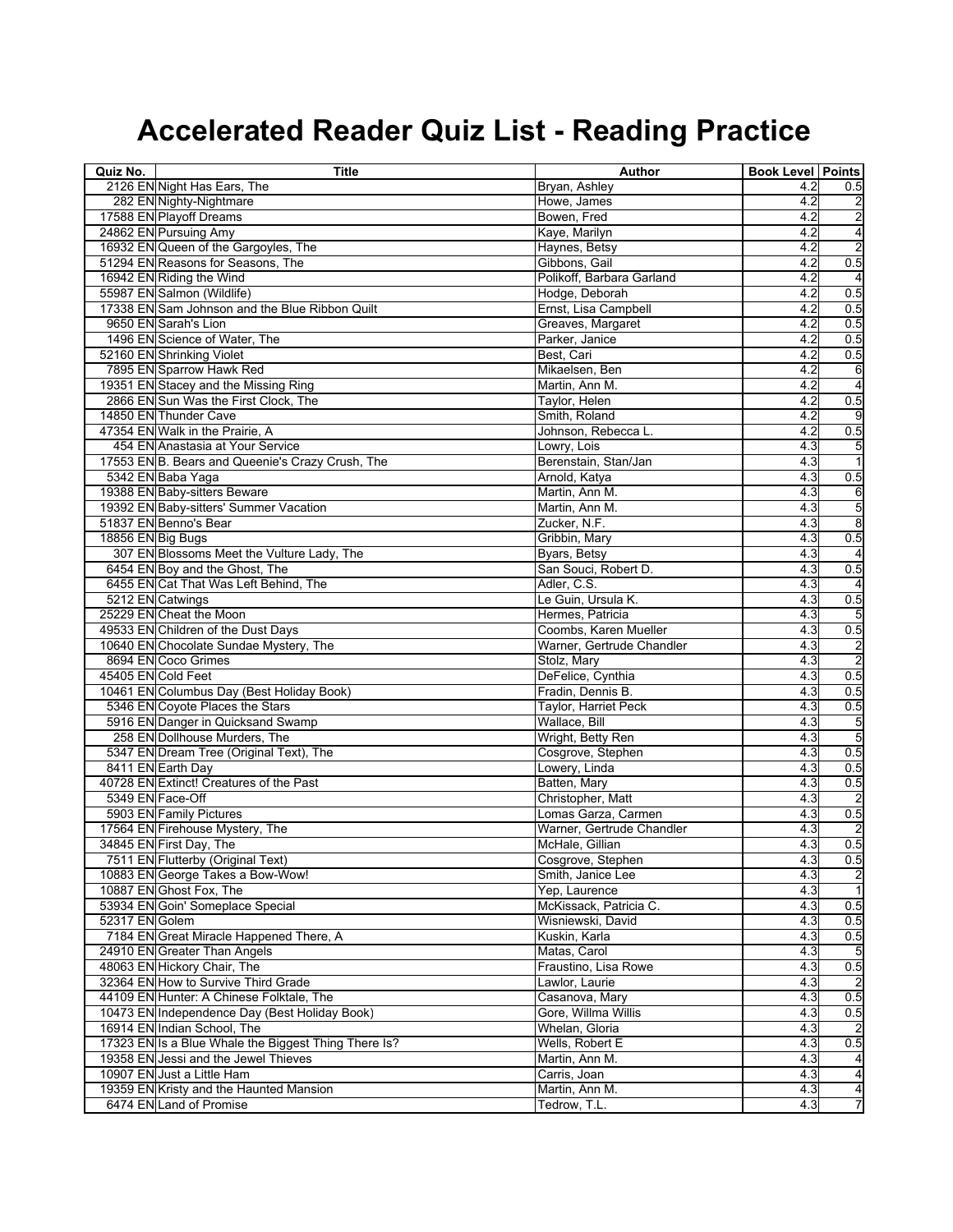| Quiz No.           | <b>Title</b>                                             | Author                  | <b>Book Level Points</b> |                         |
|--------------------|----------------------------------------------------------|-------------------------|--------------------------|-------------------------|
|                    | 276 EN Lemming Condition, The                            | Arkin, Alan             | 4.3                      |                         |
|                    | 24962 EN Library Card, The                               | Spinelli, Jerry         | 4.3                      | $\overline{4}$          |
|                    | 1577 EN Light and Dark (Step-by-Step)                    | Oxlade, Chris           | 4.3                      | 0.5                     |
|                    | 32287 EN Magic School Bus Explores the Senses, The       | Cole, Joanna            | 4.3                      |                         |
|                    | 34856 EN Magic School Bus Gets Programmed, The           | Cole/White              | 4.3                      | 0.5                     |
|                    | 10880 EN Magic School Bus Inside a Hurricane, The        | Cole, Joanna            | 4.3                      | 0.5                     |
|                    | 7766 EN Mandie and the Cherokee Legend                   | Leppard, Lois Gladys    | 4.3                      | 4                       |
|                    | 7770 EN Mandie and the Ghost Bandits                     | Leppard, Lois Gladys    | 4.3                      | 4                       |
|                    | 7774 EN Mandie and the Medicine Man                      | Leppard, Lois Gladys    | 4.3                      | 4                       |
|                    | 17577 EN Meriwether Lewis: Boy Explorer                  | Bebenroth, Charlotta M. | 4.3                      | 4                       |
|                    | 41559 EN Miracle's Boys                                  | Woodson, Jacqueline     | 4.3                      | 3                       |
|                    | 7532 EN Morgan and Me (Original Text)                    | Cosgrove, Stephen       | 4.3                      | 0.5                     |
|                    | 17580 EN Mr. Potter's Pet                                | King-Smith, Dick        | 4.3                      |                         |
|                    | 5030 EN Mufaro's Beautiful Daughters                     | Steptoe, John           | 4.3                      | 0.5                     |
|                    | 45419 EN Night Before Christmas, The                     | Moore, Clement Clarke   | 4.3                      | 0.5                     |
|                    | 36700 EN Nory Ryan's Song                                | Giff, Patricia Reilly   | 4.3                      | 5                       |
|                    | 333 EN Oliver Dibbs and the Dinosaur Cause               | Steiner, Barbara        | 4.3                      | 5                       |
|                    | 43940 EN Open Wide: Tooth School Inside                  | Keller, Laurie          | 4.3                      | 0.5                     |
|                    | 1715 EN Our Planet (Worldwise)                           | Steedman, Scott         | 4.3                      | 0.5                     |
|                    | 44962 EN People Could Fly: American Black Folktales, The | Hamilton, Virginia      | 4.3                      | $\overline{4}$          |
|                    | 10487 EN Ramadan and Id al-Fitr (Best Holiday Book)      | MacMillan, Dianne M.    | 4.3                      | 0.5                     |
|                    | 17294 EN Rumpelstiltskin's Daughter                      | Stanley, Diane          | 4.3                      | 0.5                     |
|                    | 1493 EN Science of Insects, The                          | Parker, Janice          | 4.3                      | 0.5                     |
|                    | 7155 EN Secret of the Plant That Ate Dirty Socks, The    | McArthur, Nancy         | 4.3                      | $\overline{a}$          |
|                    | 56401 EN Seeing Stone, The                               | Crossley-Holland, Kevin | 4.3                      | 10                      |
|                    | 2881 EN Some Plants Grow in Midair                       | Llewellyn, Claire       | 4.3                      | 0.5                     |
|                    | 292 EN Soup and Me                                       | Peck, Robert Newton     | 4.3                      | 3                       |
|                    | 19360 EN Stacey and the Mystery Money                    | Martin, Ann M.          | 4.3                      | 5                       |
| 10886 EN Superkid! |                                                          | Smith, Janice Lee       | 4.3                      | $\overline{1}$          |
|                    | 17597 EN T.J.'s Secret Pitch                             | Bowen, Fred             | 4.3                      | $\overline{1}$          |
|                    | 10641 EN There's an Owl in the Shower                    | George, Jean Craighead  | 4.3                      | 3                       |
|                    | 20683 EN Titanic Journey Across the Sea, 1912, A         | Lawlor, Laurie          | 4.3                      | 5                       |
|                    | 14538 EN Trout Summer                                    | Conly, Jane Leslie      | 4.3                      | $\overline{7}$          |
|                    | 55033 EN Walk Across the Sea                             | Fletcher, Susan         | 4.3                      | GЛ                      |
|                    | 47356 EN Walk in the Tundra, A                           | Johnson, Rebecca L.     | 4.3                      | 0.5                     |
|                    |                                                          |                         |                          |                         |
|                    | 2864 EN Water Has a Skin                                 | Taylor, Helen           | 4.3                      | 0.5                     |
|                    | 13835 EN What Makes a Magnet?                            | Branley, Franklyn M.    | 4.3                      | 0.5                     |
|                    | 46582 EN When Morning Comes                              | Hirschi, Ron            | 4.3                      | 0.5                     |
|                    | 8682 EN Wingman on Ice                                   | Christopher, Matt       | 4.3                      | $\overline{\mathbf{c}}$ |
|                    | 43757 EN Winners Take All                                | Bowen, Fred             | 4.3                      | $\overline{\mathbf{c}}$ |
|                    | 24942 EN Year My Parents Ruined My Life, The             | Freeman, Martha         | 4.3                      | 5                       |
|                    | 11146 EN Alvin's Famous No-Horse                         | Harding, William Harry  | 4.4                      | $\overline{a}$          |
|                    | 39864 EN America's Champion Swimmer: Gertrude Ederle     | Adler, David A.         | 4.4                      | 0.5                     |
|                    | 6302 EN Anastasia on Her Own                             | Lowry, Lois             | 4.4                      | 4                       |
|                    | 9254 EN B. Bears and the Galloping Ghost, The            | Berenstain, Stan/Jan    | 4.4                      |                         |
|                    | 5343 EN Babushka Baba Yaqa                               | Polacco, Patricia       | 4.4                      | 0.5                     |
|                    | 19390 EN Baby-sitters' Christmas Chiller                 | Martin, Ann M.          | 4.4                      | 5                       |
|                    | 19387 EN Baby-sitters' Haunted House                     | Martin, Ann M.          | 4.4                      | 7                       |
|                    | 18859 EN Big Trucks                                      | Gribbin, Mary           | 4.4                      | 0.5                     |
|                    | 27669 EN Black Whiteness                                 | Burleigh, Robert        | 4.4                      | 0.5                     |
|                    | 10924 EN Call Me Ahnighito                               | Conrad, Pam             | 4.4                      | 0.5                     |
|                    | 41462 EN Calling the Swan                                | Thesman, Jean           | 4.4                      | 6                       |
|                    | 19 EN Charlotte's Web                                    | White, E.B.             | 4.4                      | 5                       |
|                    | 11757 EN Cheetah: Fast as Lightning, The                 | Dupont/Tracqui          | 4.4                      | 0.5                     |
|                    | 19382 EN Claudia and the Mystery in the Painting         | Martin, Ann M.          | 4.4                      | 4                       |
|                    | 14888 EN Come Morning                                    | Guccione, Leslie Davis  | 4.4                      | 3                       |
|                    | 7505 EN Crabby Gabby (Original Text)                     | Cosgrove, Stephen       | 4.4                      | 0.5                     |
|                    | 260 EN Einstein Anderson, Science Sleuth                 | Simon, Seymour          | 4.4                      | $\overline{a}$          |
|                    | 10877 EN Encyclopedia Brown Tracks Them Down             | Sobol, Donald J.        | 4.4                      | $\overline{1}$          |
|                    | 54410 EN Experiments with Plants (A True Book)           | Tocci, Salvatore        | 4.4                      | 0.5                     |
|                    | 261 EN Ferret in the Bedroom, Lizards in the Fridge      | Wallace, Bill           | 4.4                      | 4                       |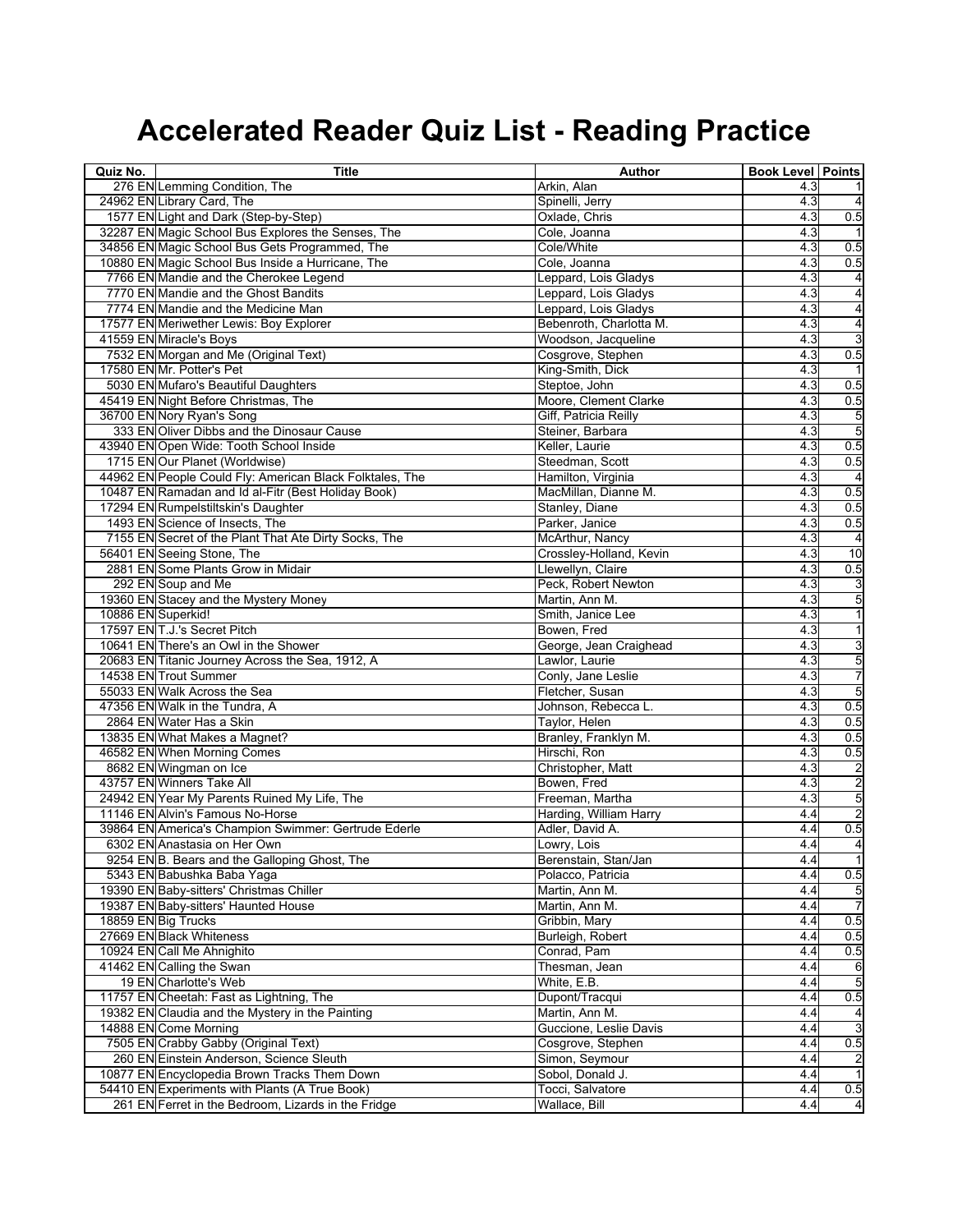| Quiz No.       | <b>Title</b>                                                       | Author                         | <b>Book Level Points</b> |                         |
|----------------|--------------------------------------------------------------------|--------------------------------|--------------------------|-------------------------|
|                | 42961 EN Fever, 1793                                               | Anderson, Laurie Halse         | 4.4                      | 7                       |
|                | 16943 EN Fifth Grade: Here Comes Trouble                           | McKenna, Colleen O'Shaughnessy | 4.4                      | ω                       |
|                | 18869 EN Fire Trucks                                               | Marston, Hope Irvin            | 4.4                      | 0.5                     |
|                | 17771 EN Five Sisters, The                                         | Mahy, Margaret                 | 4.4                      |                         |
|                | 43585 EN Ghost Boy                                                 | Lawrence, lain                 | 4.4                      | 11                      |
|                | 6466 EN Good-bye, Chicken Little                                   | Byars, Betsy                   | 4.4                      | 3                       |
|                | 6465 EN Good Neighbors                                             | Tedrow, T.L.                   | 4.4                      | 8                       |
|                | 6468 EN Great Debate, The                                          | Tedrow, T.L.                   | 4.4                      | 9                       |
|                | 6473 EN Home to the Prairie                                        | Tedrow, T.L.                   | 4.4                      | 7                       |
|                | 7521 EN Kartusch (Original Text)                                   | Cosgrove, Stephen              | 4.4                      | 0.5                     |
|                | 20677 EN Keeping Quilt (Revised Edition), The                      | Polacco, Patricia              | 4.4                      | 0.5                     |
|                | 10885 EN Kid Next Door, The                                        | Smith, Janice Lee              | 4.4                      | 1                       |
|                | 17576 EN Magic Shell, The                                          | Mohr, Nicholasa                | 4.4                      | $\overline{\mathbf{c}}$ |
|                | 7763 EN Mandie and the Abandoned Mine                              | Leppard, Lois Gladys           | 4.4                      | 5                       |
|                | 6478 EN Maria: A Christmas Story                                   | Taylor, Theodore               | 4.4                      | 2                       |
|                | 19384 EN Mary Anne and the Haunted Bookstore                       | Martin, Ann M.                 | 4.4                      | 5                       |
|                | 19355 EN Mary Anne and the Secret in the Attic                     | Martin, Ann M.                 | 4.4                      | $\overline{\mathbf{r}}$ |
|                | 47418 EN Mountain Pose                                             | Wilson, Nancy Hope             | 4.4                      | 7                       |
|                | 7199 EN Rescue Josh McGuire                                        | Mikaelsen, Ben                 | 4.4                      | 9                       |
|                | 6485 EN Samuel's Choice                                            | Berleth, Richard               | 4.4                      | $\overline{1}$          |
|                | 40882 EN Science of Reptiles, The                                  | Parker, Janice                 | 4.4                      | 0.5                     |
|                | 40883 EN Science of Sound, The                                     | Craats, Rennay                 | 4.4                      | 0.5                     |
|                | 339 EN Secret Life of Dilly McBean, The                            | Haas, Dorothy                  | 4.4                      | 6                       |
|                | 14991 EN See You Around, Sam!                                      | Lowry, Lois                    | 4.4                      | 3                       |
|                | 17593 EN Shadow of the Wolf                                        | Whelan, Gloria                 | 4.4                      | $\overline{\mathbf{c}}$ |
| 5440 EN Shiloh |                                                                    | Naylor, Phyllis Reynolds       | 4.4                      | 4                       |
|                | 27678 EN Snowflake Bentley                                         | Martin, Jacqueline Briggs      | 4.4                      | 0.5                     |
|                | 46508 EN Soul Looks Back in Wonder                                 | Feelings, Tom                  | 4.4                      | 0.5                     |
|                | 31063 EN Spider Kane and the Mystery at Jumbo Nightcrawler's       | Osborne, Mary Pope             | 4.4                      | $\overline{a}$          |
|                | 14530 EN Spying on Miss Muller                                     | Bunting, Eve                   | 4.4                      | 6                       |
|                | 36529 EN Star in the Storm                                         | Harlow, Joan Hiatt             | 4.4                      | $\overline{\mathbf{A}}$ |
|                | 9297 EN Twits, The                                                 | Dahl, Roald                    | 4.4                      | $\overline{1}$          |
|                | 29896 EN What Is a Bird?                                           | Kalman, Bobbie                 | 4.4                      | 0.5                     |
|                | 7549 EN Wheedle on the Needle (Original Text)                      | Cosgrove, Stephen              | 4.4                      | 0.5                     |
|                | 56744 EN Wild About Dolphins                                       | Davies, Nicola                 | 4.4                      | 0.5                     |
|                | 499 EN Wish Giver, The                                             | Brittain, Bill                 | 4.4                      | 4                       |
|                | 19385 EN Abby and the Notorious Neighbor                           | Martin, Ann M.                 | 4.5                      | 4                       |
|                | 20679 EN Against the Odds: Shark Bite                              | Strasser, Todd                 | 4.5                      | 3                       |
|                | 8504 EN Alice in April                                             | Naylor, Phyllis Reynolds       | 4.5                      | 5                       |
|                | 202 EN Anastasia Krupnik                                           | Lowry, Lois                    | 4.5                      | 3                       |
|                | 17556 EN B. Bears and the Haunted Hayride, The                     | Berenstain, Stan/Jan           | 4.5                      | $\overline{1}$          |
|                | 7480 EN B. Bears Don't Pollute (Anymore), The                      | Berenstain, Stan/Jan           | 4.5                      | 0.5                     |
|                | 19393 EN Baby-sitters' Winter Vacation                             | Martin, Ann M.                 | 4.5                      | 6                       |
|                | 35618 EN Bats! Strange and Wonderful                               | Pringle, Laurence              | 4.5                      | 0.5                     |
|                | 49809 EN Best Book of Sharks, The                                  | Llewellyn, Claire              | 4.5                      | 0.5                     |
|                | 18855 EN Big Animals                                               | Gribbin, Mary                  | 4.5                      | 0.5                     |
|                | 5344 EN Blossom Comes Home                                         | Herriot, James                 | 4.5                      | 0.5                     |
|                | 51306 EN Brave Harriet: The First Woman to Fly the English Channel | Moss, Marissa                  | 4.5                      | 0.5                     |
|                | 7504 EN Catundra (Original Text)                                   | Cosgrove, Stephen              | 4.5                      | 0.5                     |
|                | 9260 EN Comeback! Four True Stories                                | O'Connor, Jim                  | 4.5                      |                         |
|                | 19367 EN Dawn and the Halloween Mystery                            | Martin, Ann M.                 | 4.5                      | $\overline{4}$          |
|                | 21534 EN Dinosaur Tree                                             | Henderson, Douglas             | 4.5                      | 0.5                     |
|                | 11760 EN Elephant: Peaceful Giant, The                             | Denis-Huot, Christine/Michel   | 4.5                      | 0.5                     |
|                | 11764 EN George Washington: A Picture Book Biography               | Giblin, James Cross            | 4.5                      |                         |
|                | 42819 EN Graduation of Jake Moon, The                              | Park, Barbara                  | 4.5                      | $\overline{4}$          |
|                | 10469 EN Halloween (Best Holiday Book)                             | Fradin, Dennis B.              | 4.5                      | 0.5                     |
|                | 11767 EN Hippopotamus: River Horse, The                            | Denis-Huot, Christine/Michel   | 4.5                      | 0.5                     |
|                | 176 EN Jennifer, Hecate, Macbeth,and Me, Elizabeth                 | Konigsburg, E.L.               | 4.5                      | 3                       |
|                | 18884 EN Kids in the Middle Ages                                   | Wroble, Lisa A.                | 4.5                      | 0.5                     |
|                | 19386 EN Kristy and the Cat Burglar                                | Martin, Ann M.                 | 4.5                      | 4                       |
|                | 7524 EN Leo the Lop (Original Text)                                | Cosgrove, Stephen              | 4.5                      | 0.5                     |
|                |                                                                    |                                |                          |                         |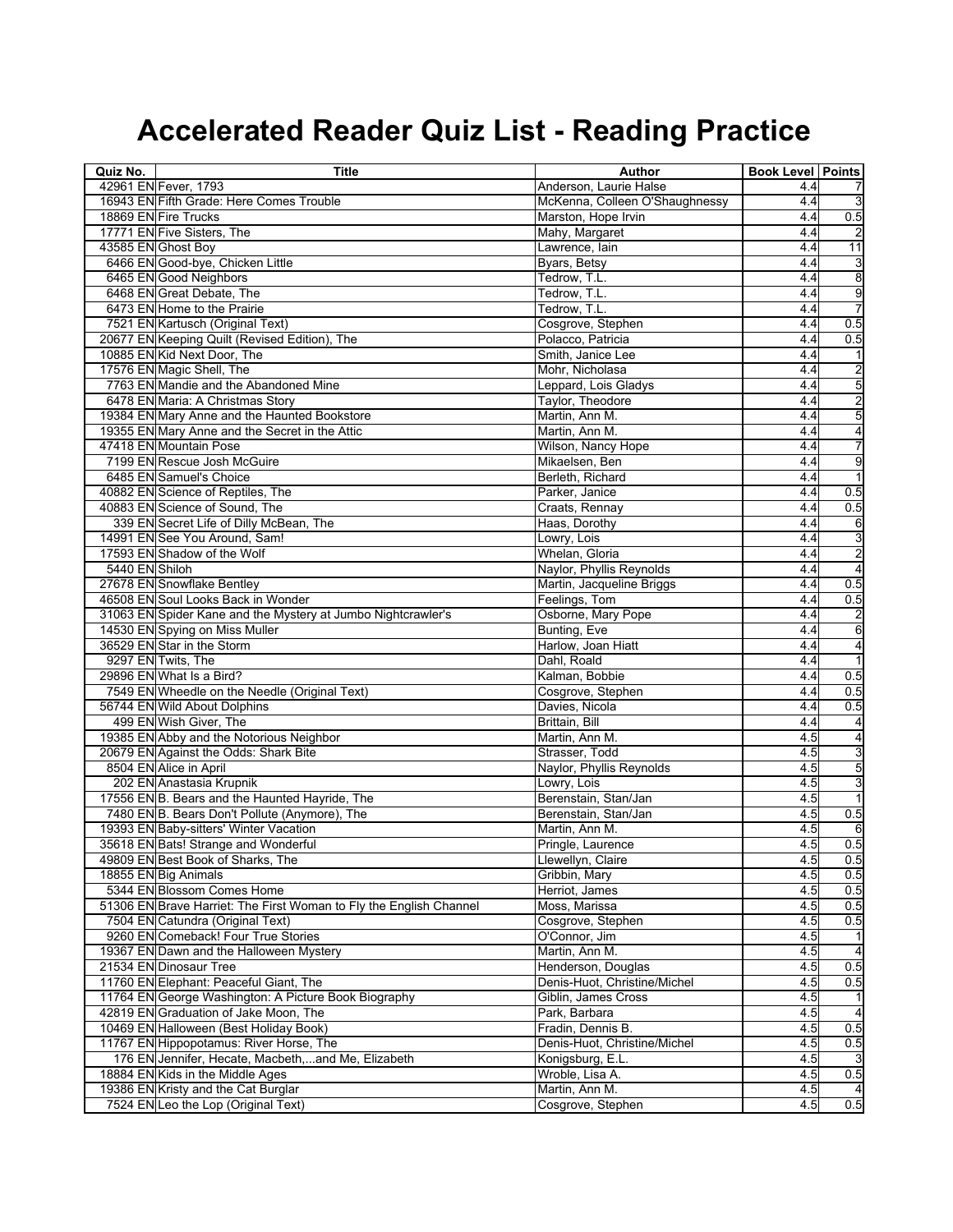| Quiz No.         | <b>Title</b>                                            | Author                                        | <b>Book Level Points</b> |                         |
|------------------|---------------------------------------------------------|-----------------------------------------------|--------------------------|-------------------------|
|                  | 10916 EN Little Farm in the Ozarks                      | MacBride, Roger Lea                           | 4.5                      |                         |
|                  | 1699 EN Look What Came from China                       | Harvey, Miles                                 | 4.5                      | 0.5                     |
|                  | 1696 EN Look What Came from France                      | Harvey, Miles                                 | 4.5                      | 0.5                     |
|                  | 1695 EN Look What Came from Japan                       | Harvey, Miles                                 | 4.5                      | 0.5                     |
|                  | 7529 EN Maynard's Mermaid (Original Text)               | James, Robin                                  | 4.5                      | 0.5                     |
|                  | 429 EN Muggie Maggie                                    | Cleary, Beverly                               | 4.5                      |                         |
|                  | 379 EN Number the Stars                                 | Lowry, Lois                                   | 4.5                      | 4                       |
| 14795 EN Poppy   |                                                         | Avi                                           | 4.5                      | $\overline{4}$          |
|                  | 9293 EN Pudmuddles                                      | York, Carol Beach                             | 4.5                      | 0.5                     |
|                  | 42130 EN Rainbow and You, The                           | Krupp, E.C.                                   | 4.5                      | 0.5                     |
|                  | 7540 EN Rhubarb (Original Text)                         | Cosgrove, Stephen                             | 4.5                      | 0.5                     |
|                  | 17337 EN Right in Your Own Backyard: Nature Math        | Time-Life-for-Children                        | 4.5                      | 1                       |
|                  | 5953 EN Road to Memphis, The                            | Taylor, Mildred D.                            | 4.5                      | $\overline{12}$         |
|                  | 17589 EN Rose Faces the Music                           | Williams, L.E.                                | 4.5                      |                         |
|                  | 40881 EN Science of Light and Color, The                | Miller-Schroeder, Patricia                    | 4.5                      | 0.5                     |
|                  | 4260 EN Science of Magnets, The                         | Bocknek, Jonathan                             | 4.5                      | 0.5                     |
|                  | 2461 EN Sea of Ice: The Wreck of the Endurance          | Kulling, Monica                               | 4.5                      | 0.5                     |
|                  | 41936 EN Shaman's Nephew: A Life in the Far North, The  | Oberman, Sheldon                              | 4.5                      | $\mathbf{1}$            |
|                  | 21749 EN Something Fishy at MacDonald Hall              | Korman, Gordon                                | 4.5                      | 6                       |
|                  | 7546 EN Squeakers (Original Text)                       | Cosgrove, Stephen                             | 4.5                      | 0.5                     |
|                  | 19383 EN Stacey and the Stolen Hearts                   | Martin, Ann M.                                | 4.5                      | $\overline{4}$          |
|                  | 10493 EN Thanksgiving Day (Best Holiday Book)           | Fradin, Dennis B.                             | 4.5                      | 0.5                     |
|                  | 1611 EN Time (It's Science!)                            | Hewitt, Sally                                 | 4.5                      | 0.5                     |
|                  | 1627 EN Uranus (A True Book)                            | Brimner, Larry Dane                           | 4.5                      | 0.5                     |
|                  | 10496 EN Valentine's Day (Best Holiday Book)            | Fradin, Dennis B.                             | 4.5                      | 0.5                     |
|                  | 14444 EN Visit to William Blake's Inn, A                | Willard, Nancy                                | 4.5                      | 0.5                     |
|                  | 1612 EN Water (It's Science!)                           | Hewitt, Sally                                 | 4.5                      | 0.5                     |
|                  | 11791 EN Water's Journey, The                           | Schmid, Eleonore                              | 4.5                      | 0.5                     |
|                  | 6489 EN World's Fair, The                               | Tedrow, T.L.                                  | 4.5                      | 8                       |
| 17800 EN Wringer |                                                         | Spinelli, Jerry                               | 4.5                      | 5                       |
|                  | 44671 EN Year Down Yonder, A                            | Peck, Richard                                 | 4.5                      | 4                       |
|                  | 43754 EN Year of Miss Agnes, The                        | Hill, Kirkpatrick                             | 4.5                      | 3                       |
|                  | 19378 EN Abby and the Mystery Baby                      | Martin, Ann M.                                | 4.6                      | $\overline{\mathbf{r}}$ |
|                  | 17753 EN Amber Cat, The                                 | McKay, Hilary                                 | 4.6                      | 4                       |
|                  | 24946 EN Amy, Number Seven                              | Kaye, Marilyn                                 | 4.6                      | 5                       |
|                  | 25226 EN As Ever, Gordy                                 | Hahn, Mary Downing                            | 4.6                      | 6                       |
|                  | 6655 EN Attaboy, Sam!                                   | Lowry, Lois                                   | 4.6                      | 3                       |
|                  | 32416 EN Badger in the Basement                         | Baglio, Ben M.                                | 4.6                      | 4                       |
|                  | 16922 EN Being Danny's Dog                              | Naylor, Phyllis Reynolds                      | 4.6                      | 5                       |
|                  | 51978 EN Birds in Spring                                | Maslowski/Richardson                          | 4.6                      | 0.5                     |
|                  | 306 EN Blossoms and the Green Phantom, The              | Byars, Betsy                                  | 4.6                      | 4                       |
|                  | 11 EN Bridge to Terabithia                              | Paterson, Katherine                           | 4.6                      | GЛ                      |
|                  | 9758 EN Bringing the Rain to Kapiti Plain               | Aardema, Verna                                | 4.6                      | 0.5                     |
| 36437 EN Buttons | 7503 EN Butterwings (Original Text)                     | James, Robin                                  | 4.6                      | 0.5                     |
|                  | 10915 EN Case of the Swirling Killer Tornado, The       | Cole, Brock<br>Erickson, John R.              | 4.6                      | 0.5                     |
|                  | 310 EN Class Clown                                      | Hurwitz, Johanna                              | 4.6<br>4.6               | 3<br>2                  |
|                  | 19361 EN Claudia and the Mystery at the Museum          | Martin, Ann M.                                | 4.6                      | $\overline{\mathbf{4}}$ |
|                  | 24565 EN Clearing: A Mystery, The                       |                                               | 4.6                      | $\overline{4}$          |
|                  | 7506 EN CreolŽ (Original Text)                          | Miller, Dorothy Reynolds<br>Cosgrove, Stephen | 4.6                      | 0.5                     |
|                  | 20682 EN Danger in the Extreme                          | Dixon, Franklin W.                            | 4.6                      | 4                       |
|                  | 6458 EN Dangerous Ground                                | Skurzynski, Gloria                            | 4.6                      | 5                       |
|                  | 7855 EN Dark-Thirty, The                                | McKissack, Patricia C.                        | 4.6                      | $\overline{\mathbf{r}}$ |
|                  | 58848 EN Dinosaur Named Sue: The Find of the Century, A | Robinson, Fay                                 | 4.6                      | $\mathbf{1}$            |
|                  | 18868 EN Doctors (People Who Care for Our Health)       | James, Robert                                 | 4.6                      | 0.5                     |
|                  | 46255 EN Earthsteps: A Rock's Journey Through Time      | Spickert, Diane Nelson                        | 4.6                      | 0.5                     |
|                  | 25230 EN Faraway Summer                                 | Hurwitz, Johanna                              | 4.6                      | 3                       |
|                  | 7512 EN Frazzle (Original Text)                         | Cosgrove, Stephen                             | 4.6                      | 0.5                     |
|                  | 116 EN Great Gilly Hopkins, The                         | Paterson, Katherine                           | 4.6                      | 5                       |
|                  | 10882 EN Halloween Monster, The                         | Smith, Janice Lee                             | 4.6                      | $\overline{1}$          |
|                  | 10471 EN Hanukkah (Best Holiday Book)                   | Fradin, Dennis B.                             | 4.6                      | 0.5                     |
|                  |                                                         |                                               |                          |                         |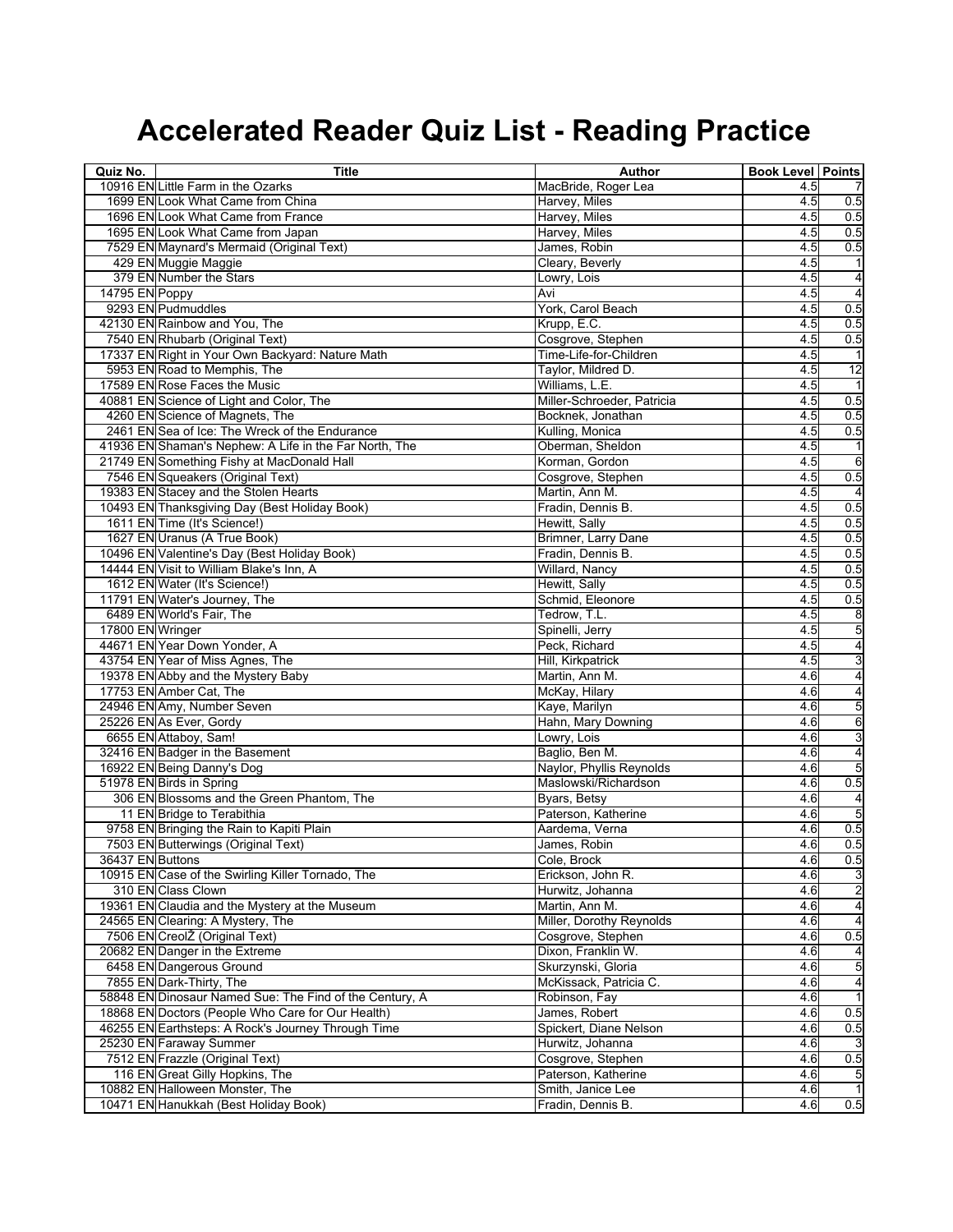| Quiz No.          | <b>Title</b>                                                            | <b>Author</b>          | <b>Book Level Points</b> |                 |
|-------------------|-------------------------------------------------------------------------|------------------------|--------------------------|-----------------|
|                   | 266 EN Henry and Beezus                                                 | Cleary, Beverly        | 4.6                      |                 |
|                   | 14923 EN Her Stories: African American Folktales, Fairy Tales           | Hamilton, Virginia     | 4.6                      | ω               |
|                   | 35978 EN Here is the Tropical Rain Forest                               | Dunphy, Madeleine      | 4.6                      | 0.5             |
| 28081 EN Holes    |                                                                         | Sachar, Louis          | 4.6                      |                 |
|                   | 34843 EN House Mouse, Senate Mouse                                      | Barnes, Peter/Cheryl   | 4.6                      | 0.5             |
|                   | 35270 EN In the Time of the Drums                                       | Siegelson, Kim L.      | 4.6                      | 0.5             |
|                   | 231 EN Indian in the Cupboard, The                                      | Banks, Lynne Reid      | 4.6                      | 6               |
|                   | 7520 EN Jingle Bear (Original Text)                                     | Cosgrove, Stephen      | 4.6                      | 0.5             |
|                   | 275 EN Kitty in the Middle                                              | Delton, Judy           | 4.6                      | 3               |
|                   | 54098 EN Leonardo's Horse                                               | Fritz, Jean            | 4.6                      | 0.5             |
|                   | 17781 EN Lily's Crossing                                                | Giff, Patricia Reilly  | 4.6                      | 5               |
|                   | 1702 EN Look What Came from Mexico                                      | Harvey, Miles          | 4.6                      | 0.5             |
|                   | 1698 EN Look What Came from Russia                                      | Harvey, Miles          | 4.6                      | 0.5             |
|                   | 20386 EN Lyle, Lyle, Crocodile                                          | Waber, Bernard         | 4.6                      | 0.5             |
|                   | 7778 EN Mandie and the Secret Tunnel                                    | Leppard, Lois Gladys   | 4.6                      | 4               |
|                   | 7779 EN Mandie and the Shipboard Mystery                                | Leppard, Lois Gladys   | 4.6                      | 6               |
|                   | 7782 EN Mandie and the Trunk's Secret                                   | Leppard, Lois Gladys   | 4.6                      | $\overline{4}$  |
|                   | 19374 EN Mary Anne and the Silent Witness                               | Martin, Ann M.         | 4.6                      | 4               |
|                   | 19370 EN Mary Anne and the Zoo Mystery                                  | Martin, Ann M.         | 4.6                      | 5               |
|                   | 35822 EN Mary Anning and the Sea Dragon                                 | Atkins, Jeannine       | 4.6                      | 0.5             |
|                   | 7531 EN Minikin (Original Text)                                         | Cosgrove, Stephen      | 4.6                      | 0.5             |
|                   | 20588 EN Mount St. Helens National Volcanic Monument (A True Book)      | Nelson, Sharlene/Ted   | 4.6                      | 0.5             |
|                   | 1630 EN Neptune (A True Book)                                           | Brimner, Larry Dane    | 4.6                      | 0.5             |
|                   | 20689 EN One Giant Leap: The Story of Neil Armstrong                    | Brown, Don             | 4.6                      | 0.5             |
|                   | 6482 EN Otis Spofford                                                   | Cleary, Beverly        | 4.6                      | 4               |
|                   | 11779 EN Penguin: A Funny Bird, The                                     | Fontanel, Beatrice     | 4.6                      | 0.5             |
|                   | 17636 EN Picture of Freedom: The Diary of Clotee, a Slave Girl, A       | McKissack, Patricia C. | 4.6                      | G               |
| 14541 EN Poison   |                                                                         | Ferguson, Alane        | 4.6                      | $6\phantom{a}6$ |
|                   | 11782 EN Polar Bear: Master of the Ice, The                             | Tracqui, ValŽrie       | 4.6                      | 0.5             |
|                   | 7538 EN Poppyseed (Original Text)                                       | Cosgrove, Stephen      | 4.6                      | 0.5             |
|                   | 2860 EN Rainbow Is a Circle, A                                          | Taylor, Helen          | 4.6                      | 0.5             |
| 29284 EN Rapunzel |                                                                         | Zelinsky, Paul O.      | 4.6                      | 0.5             |
|                   | 7539 EN Raz-Ma-Taz (Original Text)                                      |                        |                          |                 |
|                   |                                                                         | Cosgrove, Stephen      | 4.6<br>4.6               | 0.5<br>0.5      |
|                   | 45334 EN Saturday Kid, The<br>44527 EN Science of Liquids & Solids, The | Sorel/Carlesimo        | 4.6                      | 0.5             |
|                   | 1494 EN Science of Plants, The                                          | McLuskey, Krista       |                          |                 |
|                   |                                                                         | Bocknek, Jonathan      | 4.6                      | 0.5             |
|                   | 10489 EN Seven Candles for Kwanzaa                                      | Pinkney, Andrea Davis  | 4.6                      | 0.5             |
|                   | 10884 EN Show-and-Tell War, The                                         | Smith, Janice Lee      | 4.6                      |                 |
|                   | 48287 EN Star-Bearer: A Creation Myth from Ancient Egypt, The           | Hofmeyr, Dianne        | 4.6                      | 0.5             |
|                   | 18894 EN Story of the White House, The                                  | Waters, Kate           | 4.6                      | 0.5             |
|                   | 642 EN Switcharound                                                     | Lowry, Lois            | 4.6                      | 3               |
|                   | 348 EN Thatcher Payne-in-the-Neck                                       | Bates, Betty           | 4.6                      | 3               |
|                   | 11789 EN This Is Our Earth                                              | Benson, Laura Lee      | 4.6                      | 0.5             |
|                   | 46298 EN Truth About Rats, Rules, & Seventh Grade, The                  | Zinnen, Linda          | 4.6                      | 3               |
|                   | 43954 EN Uncommon Traveler: Mary Kingsley in Africa                     | Brown, Don             | 4.6                      | 0.5             |
|                   | 41955 EN What Is a Wise Bird Like You Doing in a Silly Tale Like This?  | Shulevitz, Uri         | 4.6                      | 0.5             |
|                   | 11796 EN Wild and Woolly Mammoths                                       | Aliki                  | 4.6                      | 0.5             |
|                   | 300 EN Winged Colt of Casa Mia, The                                     | Byars, Betsy           | 4.6                      |                 |
|                   | 11799 EN Wood-Hoopoe Willie                                             | Kroll, Virginia        | 4.6                      | 0.5             |
|                   | 16873 EN Anastasia, Absolutely                                          | Lowry, Lois            | 4.7                      | 4               |
|                   | 19389 EN Baby-sitters' Fright Night                                     | Martin, Ann M.         | 4.7                      | 6               |
|                   | 18857 EN Big Ocean Creatures                                            | Gribbin, Mary          | 4.7                      | 0.5             |
|                   | 51979 EN Birds in Summer                                                | Maslowski/Richardson   | 4.7                      | 0.5             |
|                   | 17559 EN Cheyenne Rose                                                  | Williams, L.E.         | 4.7                      |                 |
|                   | 256 EN Chocolate Touch, The                                             | Catling, Patrick       | 4.7                      | $\overline{a}$  |
|                   | 19362 EN Dawn and the Surfer Ghost                                      | Martin, Ann M.         | 4.7                      | $\overline{a}$  |
|                   | 54409 EN Experiments with Magnets (A True Book)                         | Tocci, Salvatore       | 4.7                      | 0.5             |
|                   | 51280 EN Exploring the Deep, Dark Sea                                   | Gibbons, Gail          | 4.7                      | 0.5             |
|                   | 53562 EN Fair Weather                                                   | Peck, Richard          | 4.7                      | $\overline{4}$  |
|                   | 7509 EN Fanny (Original Text)                                           | Cosgrove, Stephen      | 4.7                      | 0.5             |
| 5350 EN Feathers  |                                                                         | Gordon, Ruth           | 4.7                      | 0.5             |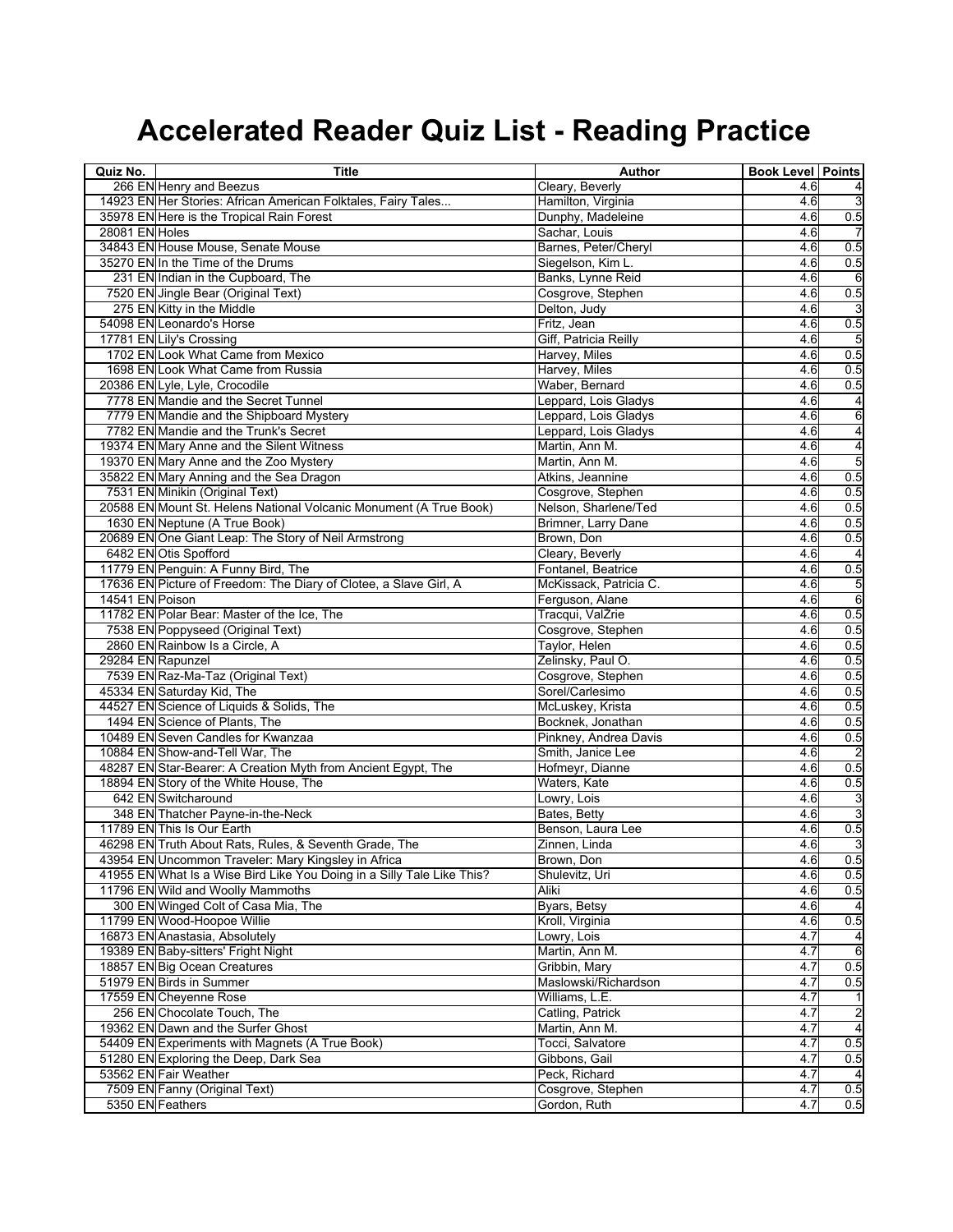| Quiz No.         | <b>Title</b>                                                                     | Author                                   | <b>Book Level Points</b> |                         |
|------------------|----------------------------------------------------------------------------------|------------------------------------------|--------------------------|-------------------------|
|                  | 29 EN From the Mixed-Up Files of Mrs. Basil E. Frankweiler                       | Konigsburg, E.L.                         | 4.7                      |                         |
|                  | 9265 EN Giraffe and the Pelly and Me, The                                        | Dahl, Roald                              | 4.7                      | 1                       |
|                  | 7515 EN Gnome from Nome (Original Text), The                                     | Cosgrove, Stephen                        | 4.7                      | 0.5                     |
|                  | 17314 EN Go-Around Dollar, The                                                   | Adams, Barbara Johnston                  | 4.7                      | 0.5                     |
|                  | 34 EN Henry Huggins                                                              | Cleary, Beverly                          | 4.7                      | 3                       |
|                  | 46 EN It's Like This, Cat                                                        | Neville, Emily Cheney                    | 4.7                      | 5                       |
|                  | 325 EN Judge Benjamin: Superdog Gift                                             | McInerney, Judith                        | 4.7                      | 3                       |
|                  | 19375 EN Kristy and the Middle School Vandal                                     | Martin, Ann M.                           | 4.7                      | 4                       |
|                  | 19369 EN Kristy and the Missing Fortune                                          | Martin, Ann M.                           | 4.7                      | $\overline{4}$          |
|                  | 10477 EN Lincoln's Birthday (Best Holiday Book)                                  | Fradin, Dennis B.                        | 4.7                      | 0.5                     |
|                  | 1701 EN Look What Came from Egypt                                                | Harvey, Miles                            | 4.7                      | 0.5                     |
|                  | 7769 EN Mandie and the Foreign Spies                                             | Leppard, Lois Gladys                     | 4.7                      | 5                       |
|                  | 7772 EN Mandie and the Holiday Surprise                                          | Leppard, Lois Gladys                     | 4.7                      | 6                       |
|                  | 5075 EN Maniac Magee                                                             | Spinelli, Jerry                          | 4.7                      | 5                       |
|                  | 54294 EN Moon (A True Book), The                                                 | Lassieur, Allison                        | 4.7                      | 0.5                     |
|                  | 14877 EN Moose Tracks                                                            | Casanova, Mary                           | 4.7                      |                         |
|                  | 7533 EN Morgan and Yew (Original Text)                                           | Cosgrove, Stephen                        | 4.7                      | 0.5                     |
|                  | 30724 EN Nature's Paintbrush                                                     | Stockdale, Susan                         | 4.7                      | 0.5                     |
|                  | 331 EN Nutty Can't Miss                                                          | Hughes, Dean                             | 4.7                      | 4                       |
|                  | 39844 EN Osceola: Memories of a Sharecropper's Daughter                          | Govenar, Alan                            | 4.7                      | $\mathbf{1}$            |
|                  | 1625 EN Pterodactyls (A True Book)                                               | Landau, Elaine                           | 4.7                      | 0.5                     |
|                  | 14375 EN Red Fox (Nature's Children)                                             | Switzer, Merebeth                        | 4.7                      | 0.5                     |
|                  | 25057 EN Robber and Me, The                                                      | Holub, Josef                             | 4.7                      | 7                       |
|                  | 17590 EN Rose's Magic Touch                                                      | Alexander, Nina                          | 4.7                      | $\overline{\mathbf{1}}$ |
|                  | 22373 EN Rowan of Rin                                                            | Rodda, Emily                             | 4.7                      | 5                       |
|                  | 7541 EN Sadie (Original Text)                                                    | James, Robin                             | 4.7                      | 0.5                     |
|                  | 7542 EN Sassafras (Original Text)                                                | Cosgrove, Stephen                        | 4.7                      | 0.5                     |
|                  | 1491 EN Science of Animals, The                                                  | Seidlitz, Lauri                          | 4.7                      | 0.5                     |
|                  | 7543 EN Serendipity (Original Text)                                              | Cosgrove, Stephen                        | 4.7                      | 0.5                     |
| 17594 EN Smasher |                                                                                  | King-Smith, Dick                         | 4.7                      |                         |
|                  | 11787 EN Smokejumper: Firefighter from the Sky                                   | Greenberg, Keith Elliot                  | 4.7                      | 0.5                     |
|                  | 1580 EN Sound (Step-by-Step)                                                     | Ramsay, Helena                           | 4.7                      | 0.5                     |
|                  | 343 EN Soup on Ice                                                               | Peck, Robert Newton                      | 4.7                      | 3                       |
|                  | 19372 EN Stacey and the Haunted Masquerade                                       | Martin, Ann M.                           | 4.7                      | $\overline{\mathbf{A}}$ |
|                  | 19364 EN Stacey and the Mystery at the Mall                                      | Martin, Ann M.                           | 4.7                      | $\overline{\mathbf{4}}$ |
|                  | 25052 EN Stonewalkers, The                                                       | Alcock, Vivien                           | 4.7                      | 4                       |
|                  | 346 EN Teacher's Pet                                                             | Hurwitz, Johanna                         | 4.7                      | 3                       |
|                  | 34873 EN There's a Mouse in My House!                                            | Fitch, Sheree                            | 4.7                      | 0.5                     |
|                  | 8593 EN Toning the Sweep                                                         | Johnson, Angela                          | 4.7                      |                         |
|                  | 7548 EN Trapper (Original Text)                                                  | Cosgrove, Stephen                        | 4.7                      | 0.5                     |
|                  | 5548 EN Two Bad Ants                                                             | Van Allsburg, Chris                      | 4.7                      | 0.5                     |
|                  | 296 EN Two Under Par                                                             | Henkes, Kevin                            | 4.7                      | 3                       |
|                  | 14147 EN Venus Among the Fishes                                                  | Hall/O'Dell                              | 4.7                      | 4                       |
|                  | 10499 EN Washington's Birthday (Best Holiday Book)<br>6348 EN Widow's Broom, The | Fradin, Dennis B.<br>Van Allsburg, Chris | 4.7                      | 0.5                     |
|                  |                                                                                  |                                          | 4.7                      | 0.5<br>$\mathbf{1}$     |
|                  | 17699 EN Witch Hunt: It Happened in Salem Village                                | Krensky, Stephen                         | 4.7                      |                         |
|                  | 8450 EN World Water Watch<br>5339 EN Aliens Ate My Homework                      | Koch, Michelle<br>Coville, Bruce         | 4.7<br>4.8               | 0.5<br>5                |
|                  | 1568 EN All Kinds of Habitats (It's Science!)                                    | Hewitt, Sally                            | 4.8                      | 0.5                     |
|                  | 303 EN Angel's Mother's Boyfriend                                                | Delton, Judy                             |                          |                         |
|                  | 36290 EN Baseball in Action                                                      | Crossingham/Dann                         | 4.8<br>4.8               | 0.5                     |
|                  | 11755 EN Bee: Friend of the Flowers, The                                         | Starosta, Paul                           | 4.8                      | 0.5                     |
|                  | 304 EN Beezus and Ramona                                                         | Cleary, Beverly                          | 4.8                      | 3                       |
|                  | 51980 EN Birds in Winter                                                         | Maslowski/Richardson                     | 4.8                      | 0.5                     |
|                  | 19371 EN Claudia and the Recipe for Danger                                       | Martin, Ann M.                           | 4.8                      | 4                       |
|                  | 17307 EN Cloak for the Dreamer, A                                                | Friedman, Aileen                         | 4.8                      | 0.5                     |
| 43511 EN Coolies |                                                                                  | Yin                                      | 4.8                      | 0.5                     |
|                  | 7507 EN Crickle-Crack (Original Text)                                            | Cosgrove, Stephen                        | 4.8                      | 0.5                     |
|                  | 7752 EN Danger on Thunder Mountain                                               | Roddy, Lee                               | 4.8                      | 8                       |
|                  | 19376 EN Dawn Schafer, Undercover Baby-sitter                                    | Martin, Ann M.                           | 4.8                      | $\overline{\mathbf{4}}$ |
|                  | 7753 EN Desperate Search, The                                                    | Roddy, Lee                               | 4.8                      | 7                       |
|                  |                                                                                  |                                          |                          |                         |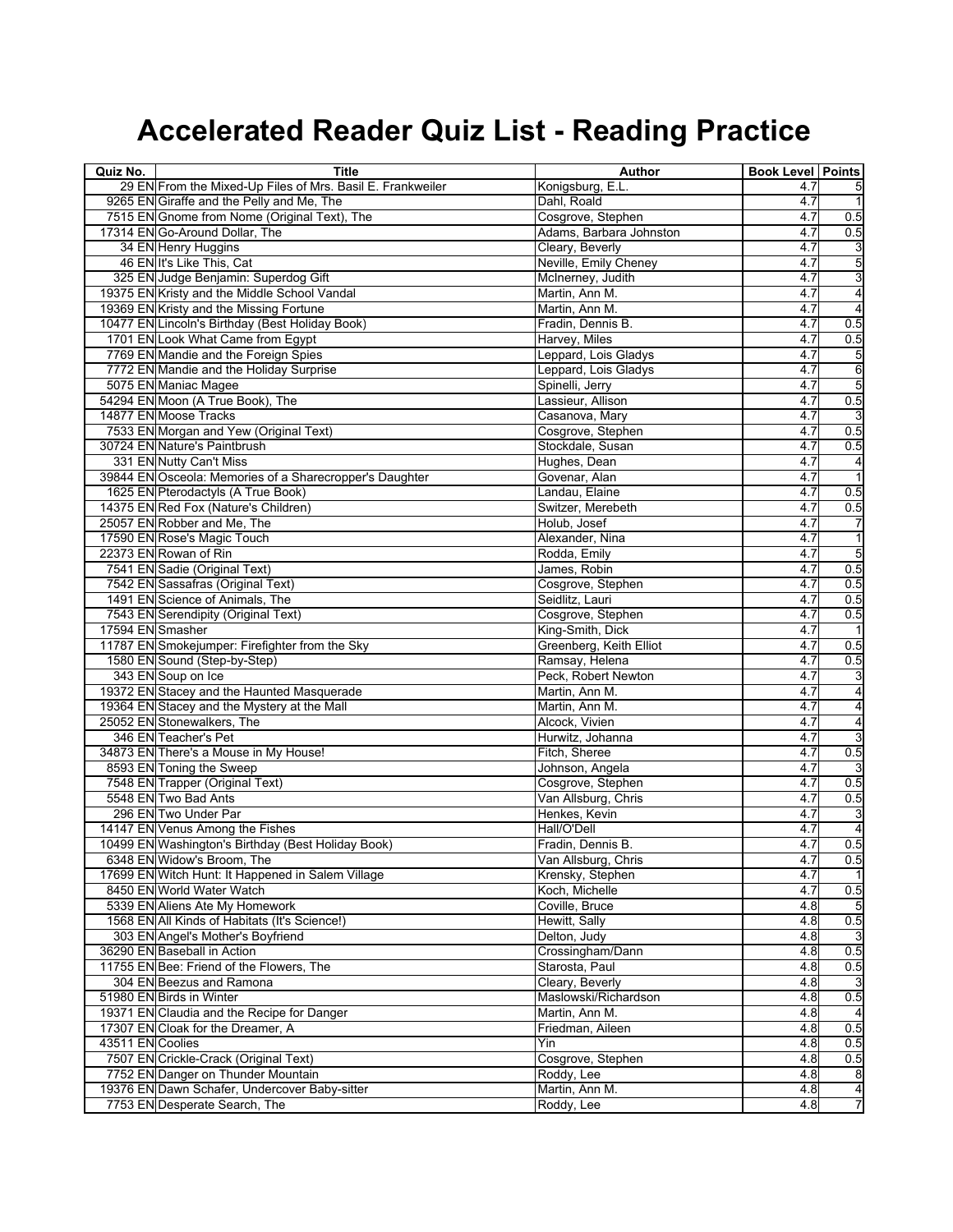| Quiz No.          | <b>Title</b>                                                             | Author                   | <b>Book Level Points</b> |                         |
|-------------------|--------------------------------------------------------------------------|--------------------------|--------------------------|-------------------------|
| 35158 EN Fa Mulan |                                                                          | San Souci, Robert D      | 4.8                      | 0.5                     |
|                   | 47400 EN Face First, A                                                   | Cummings, Priscilla      | 4.8                      | 6                       |
|                   | 41943 EN Forging Freedom: A True Story of Heroism During the Holocaust   | Talbott, Hudson          | 4.8                      | $\mathbf{1}$            |
|                   | 7513 EN Gabby (Original Text)                                            | Cosgrove, Stephen        | 4.8                      | 0.5                     |
|                   | 264 EN Great Ideas of Lila Fenwick, The                                  | McMullan, Kate           | 4.8                      |                         |
|                   | 41512 EN Growing Up Wild: Bears                                          | Markle, Sandra           | 4.8                      | 0.5                     |
|                   | 56737 EN Handel, Who Knew What He Liked                                  | Anderson, M.T.           | 4.8                      | 0.5                     |
|                   | 316 EN Happy Orpheline, The                                              | Carlson, Natalie Savage  | 4.8                      | دہ اد                   |
|                   | 5368 EN Hockey Machine, The                                              | Christopher, Matt        | 4.8                      |                         |
|                   | 269 EN Hugh Pine                                                         | VanDeWetering, Jan       | 4.8                      | $\overline{c}$          |
|                   | 17675 EN Jenius: The Amazing Guinea Pig                                  | King-Smith, Dick         | 4.8                      | $\overline{1}$          |
|                   | 17569 EN Joshua T. Bates in Trouble Again                                | Shreve, Susan            | 4.8                      | $\overline{3}$          |
|                   | 24908 EN Kidnappers: A Mystery, The                                      | Roberts, Willo Davis     | 4.8                      | 5                       |
|                   | 19380 EN Kristy and the Mystery Train                                    | Martin, Ann M.           | 4.8                      | $\overline{\mathbf{r}}$ |
|                   | 7523 EN Lady Rose (Original Text)                                        | Cosgrove, Stephen        | 4.8                      | 0.5                     |
|                   | 7775 EN Mandie and the Midnight Journey                                  | Leppard, Lois Gladys     | 4.8                      | 5                       |
|                   | 19363 EN Mary Anne and the Library Mystery                               | Martin, Ann M.           | 4.8                      | 4                       |
|                   | 7530 EN Ming Ling (Original Text)                                        | Cosgrove, Stephen        | 4.8                      | 0.5                     |
|                   | 51292 EN Moon Book, The                                                  | Gibbons, Gail            | 4.8                      | 0.5                     |
|                   | 283 EN Nutty for President                                               | Hughes, Dean             | 4.8                      | 4                       |
|                   | 14996 EN Out of the Dark                                                 | Wright, Betty Ren        | 4.8                      | 4                       |
|                   | 7789 EN Overland Escape, The                                             | Roddy, Lee               | 4.8                      | 7                       |
|                   | 10486 EN Pablo Remembers                                                 | Ancona, George           | 4.8                      | 0.5                     |
|                   | 11780 EN Photojournalist: In the Middle of Disaster                      | Greenberg, Keith Elliot  | 4.8                      | 0.5                     |
|                   | 30339 EN Plants Bite Back!                                               | Platt, Richard           | 4.8                      | 0.5                     |
|                   | 11783 EN Rodeo Clown: Laughs and Danger in the Ring                      | Greenberg, Keith Elliot  | 4.8                      | 0.5                     |
|                   | 1628 EN Saturn (A True Book)                                             | Brimner, Larry Dane      | 4.8                      | 0.5                     |
|                   | 11045 EN Secret Funeral of Slim Jim the Snake, The                       | Woodruff, Elvira         | 4.8                      | $\overline{4}$          |
|                   | 17339 EN Seven Chinese Brothers, The                                     | Mahy, Margaret           | 4.8                      | 0.5                     |
|                   | 52617 EN Skeleton Man                                                    | Bruchac, Joseph          | 4.8                      |                         |
|                   | 39885 EN So You Want to Be President?                                    | St. George, Judith       | 4.8                      | 0.5                     |
|                   | 16194 EN Some of the Kinder Planets                                      | Wynne-Jones, Tim         | 4.8                      | 5                       |
|                   | 18892 EN Starry Messenger                                                | Sis, Peter               | 4.8                      | 0.5                     |
| 5442 EN Strider   |                                                                          | Cleary, Beverly          | 4.8                      |                         |
|                   | 40939 EN Thomas Edison (What Would You Ask?)                             | Ganeri, Anita            | 4.8                      | 0.5                     |
|                   | 2462 EN Trail of Tears, The                                              | Bruchac, Joseph          | 4.8                      | 0.5                     |
|                   | 24595 EN Trouble's Daughter: Story of Susanna Hutchinson, Indian Captive | Kirkpatrick, Katherine   | 4.8                      | 8                       |
|                   | 10900 EN Turkey Trouble                                                  | Smith, Janice Lee        | 4.8                      | $\mathbf{1}$            |
|                   | 1613 EN Weather (It's Science!)                                          | Hewitt, Sally            | 4.8                      | 0.5                     |
|                   | 17347 EN What's Smaller Than a Pygmy Shrew?                              | Wells, Robert E.         | 4.8                      | 0.5                     |
|                   | 11797 EN Window Washer: At Work Above the Clouds                         | Greenberg, Keith Elliot  | 4.8                      | 0.5                     |
|                   | 19373 EN Abby and the Secret Society                                     | Martin, Ann M.           | 4.9                      | 4                       |
|                   | 24909 EN Achingly Alice                                                  | Naylor, Phyllis Reynolds | 4.9                      | 4                       |
|                   | 301 EN Addie Across the Prairie                                          | Lawlor, Laurie           | 4.9                      | 4                       |
|                   | 25298 EN Agnes May Gleason                                               | Duey, Kathleen           | 4.9                      |                         |
|                   | 18853 EN At Home in the Rain Forest                                      | Willow, Diane            | 4.9                      | 0.5                     |
|                   | 7501 EN Bangalee (Original Text)                                         | Cosgrove, Stephen        | 4.9                      | 0.5                     |
|                   | 43509 EN Behold the Trees                                                | Alexander, Sue           | 4.9                      | 0.5                     |
|                   | 6452 EN Best Bad Thing, The                                              | Uchida, Yoshiko          | 4.9                      | 4                       |
|                   | 51977 EN Birds in Fall                                                   | Maslowski/Richardson     | 4.9                      | 0.5                     |
|                   | 47745 EN Black Bull of Norroway: A Scottish Tale, The                    | Huck, Charlotte          | 4.9                      | 0.5                     |
|                   | 5345 EN Bonny's Big Day                                                  | Herriot, James           | 4.9                      | 0.5                     |
|                   | 53469 EN Boston Jane: An Adventure                                       | Holm, Jennifer L.        | 4.9                      | 8                       |
|                   | 14309 EN Canada Goose (Nature's Children)                                | Ross, Judy               | 4.9                      | 0.5                     |
|                   | 6456 EN Children of Promise                                              | Tedrow, T.L.             | 4.9                      | 6                       |
|                   | 22 EN Cricket in Times Square, The                                       | Selden, George           | 4.9                      | $\overline{\mathbf{r}}$ |
|                   | 24 EN Dear Mr. Henshaw                                                   | Cleary, Beverly          | 4.9                      | 3                       |
|                   | 53624 EN Did You Hear That? Animals with Super Hearing                   | Arnold, Caroline         | 4.9                      | 0.5                     |
|                   | 14315 EN Downy Woodpecker (Nature's Children)                            | Grier, Katherine         | 4.9                      |                         |
|                   | 51328 EN Drop in My Drink: The Story of Water on Our Planet, The         | Hooper, Meredith         | 4.9                      | 0.5                     |
|                   | 20541 EN Earth (A True Book)                                             | Brimner, Larry Dane      | 4.9                      | 0.5                     |